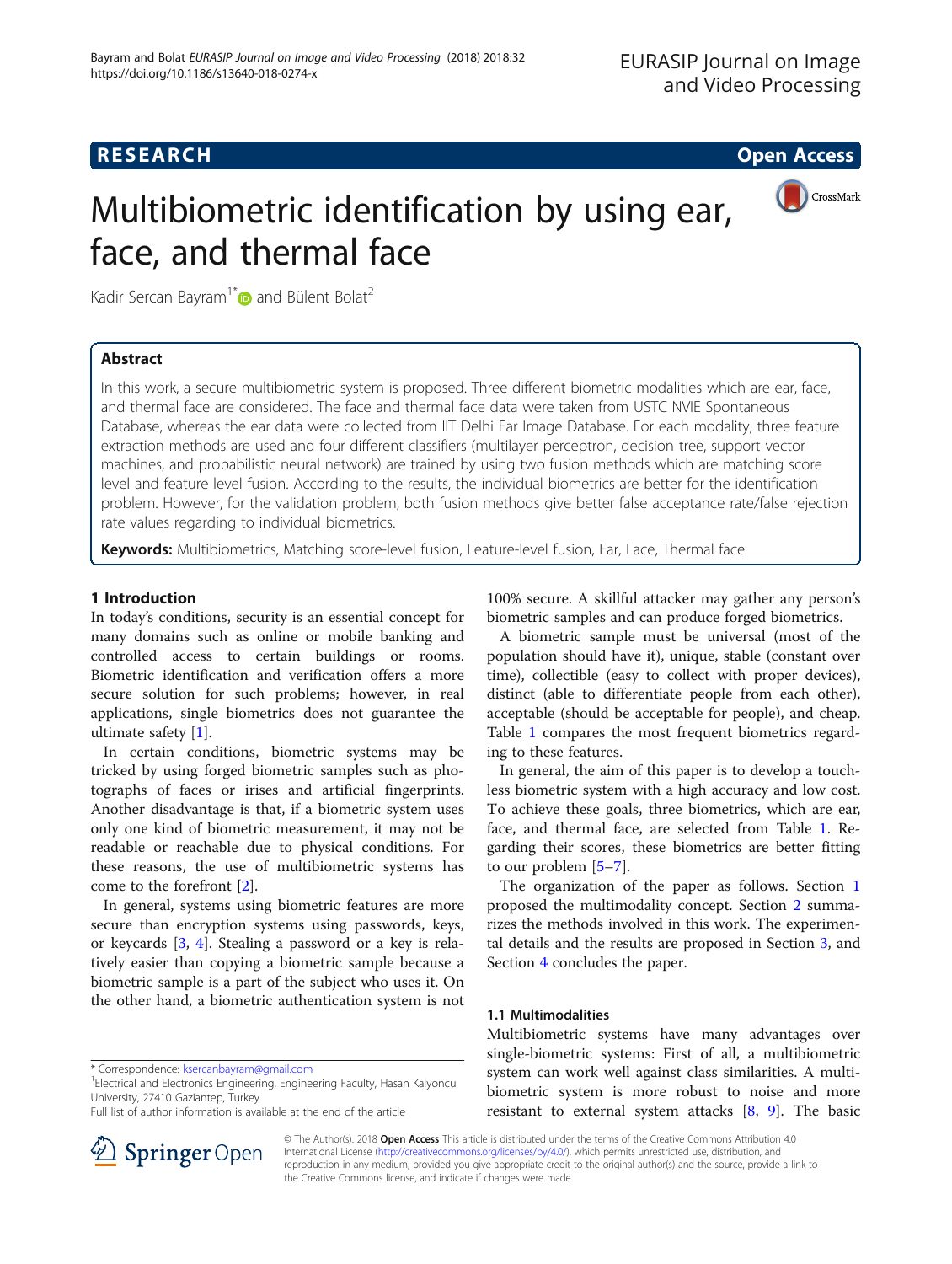| Biometrics/parameters | Universality | Uniqueness | Stability | Collectability | Performance | Acceptability | Cost |
|-----------------------|--------------|------------|-----------|----------------|-------------|---------------|------|
| Face                  | ↳            |            | ζ         |                |             |               |      |
| Ear                   |              |            |           |                |             |               |      |
| Thermal face          |              |            |           |                |             |               |      |
| Iris                  |              |            |           |                |             |               |      |
| Signature             |              |            |           |                |             |               |      |
| Voice                 |              |            |           |                |             |               |      |
| Hand Geometry         |              |            |           |                |             |               |      |
| Retina                |              |            |           |                |             |               |      |
| <b>DNA</b>            |              |            |           |                |             |               |      |
| Fingerprint           |              |            |           |                |             |               |      |

<span id="page-1-0"></span>Table 1 Biometrics and parameters (5 high–1 low)

definitions of multibiometric systems are as follows. A multimodal system is that receive two or more different biometric characteristics as input with the aid of one or more sensors [[10\]](#page-7-0). A single biometric characterization process using a single sensor is called as multialgorithm. A multi-algorithm system is a classification process performed by using two or more algorithms [[11\]](#page-7-0). If a system captures more than one example for a single biometric characteristic and uses these multiple copies for classification or identification by using the same algorithm, it is called as multi-instance [\[7](#page-7-0)]. If the system has more than one sensor to capture the biometrics, it is called as multi-sensor system [\[12](#page-7-0)].

# 1.1.1 Fusion of multimodalities

A typical biometric system has a sensor module, feature extraction module, matcher, and decision module. The information on the output of these modules can be combined and used as an input to other modules.

## 1.1.2 Sensor-level fusion

The purpose of sensor-level fusion is to fuse the same biometric samples coming from different sensors or multiple instances captured by the same sensor [\[13](#page-7-0)]. This method gives more information about the biometric data, but it is still dependent on only one biometric. Figure 1 shows the block diagram of sensor-level fusion.

## 1.1.3 Feature-level fusion

The feature-level fusion contains the richest information after the sensor-level coalescence. In this method, different feature extraction algorithms are applied to the same biometric data. Using different feature extraction methods causes a large amount of data; hence, a feature reduction scheme should be necessary to reduce the feature size because of the curse of dimensionality. Figure [2](#page-2-0) shows the block diagram of feature-level fusion.

## 1.1.4 Matching score-level fusion

The matching score is generated by a metric based on the similarities between the example in the input of the biometric system and the training samples. If more than one metrics are used, it is possible to fuse their scores [[14\]](#page-7-0). The output values of the metric functions are simple numbers; hence, fusing the matching scores is much easier than the other fusing methods. If the confidence levels of the classifiers are not equal, a normalization of scores is required before fusion [\[15](#page-7-0)]. Figure [3](#page-2-0) shows the block diagram of matching score-level fusion.

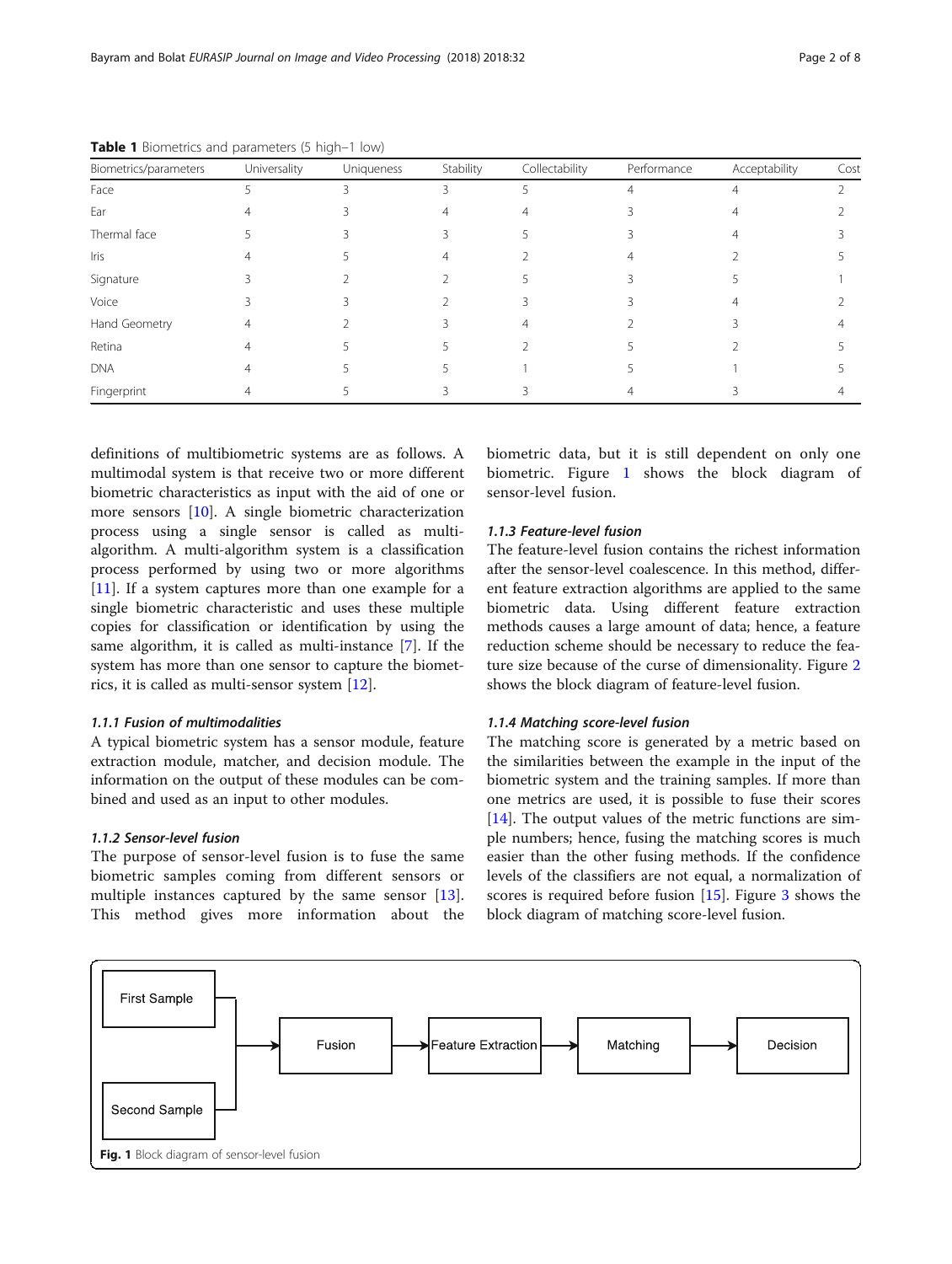<span id="page-2-0"></span>



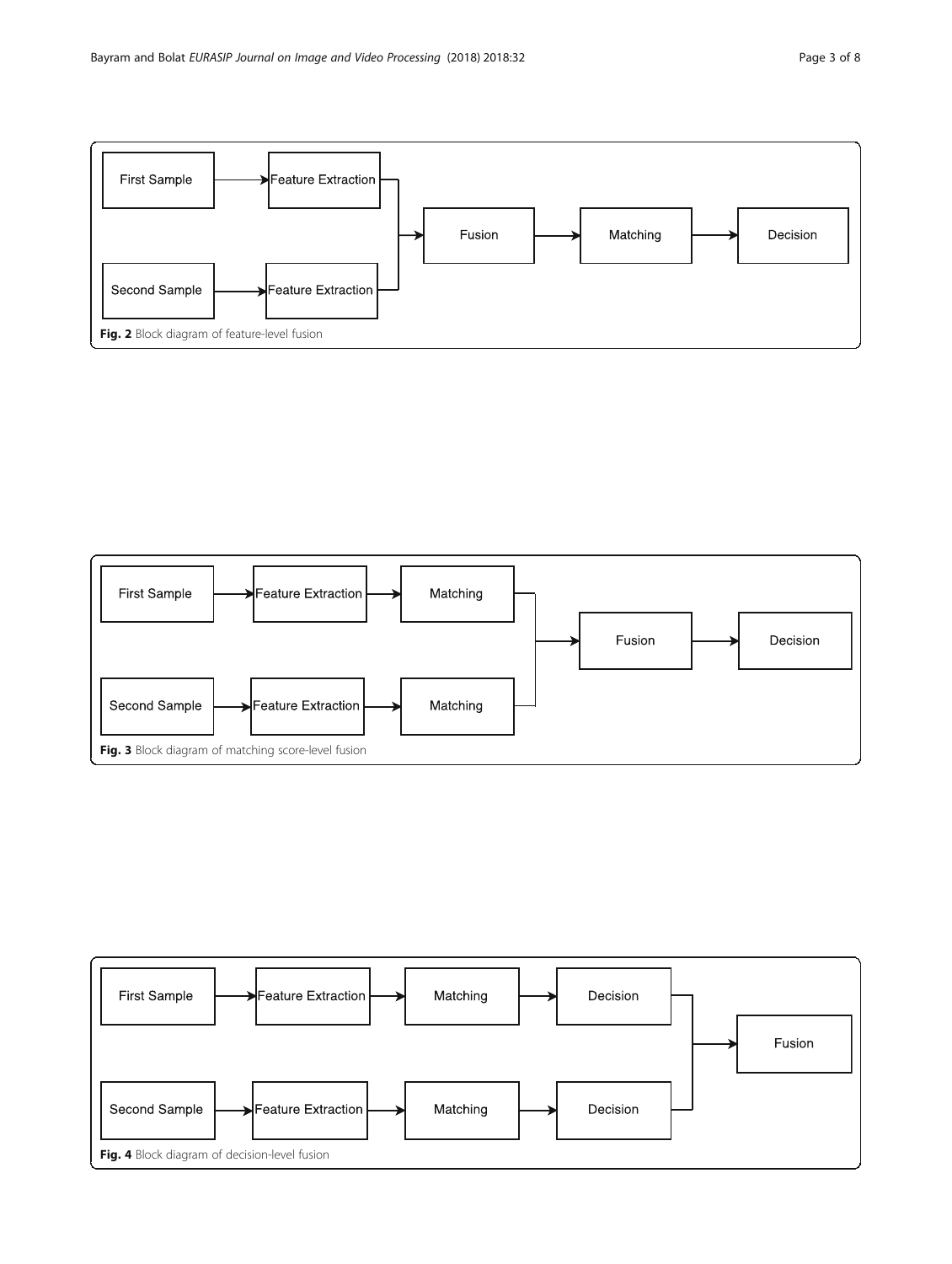| # of feature                   | 30    |       |       |       |       |       |       |  |  |
|--------------------------------|-------|-------|-------|-------|-------|-------|-------|--|--|
| # of cells in the hidden layer |       | 20    | 40    | 50    | 60    | 70    | 90    |  |  |
| Ear                            | 6.28  | 88.99 | 88.05 | 88.67 | 65.09 | 89.62 | 89.62 |  |  |
| Face                           | 17.31 | 62.67 | 69.88 | 77.1  | 87.32 | 84.62 | 79.92 |  |  |
| Thermal face                   | 1.06  | 42.83 | 50.79 | 60.87 | 68.53 | 71.03 | 76.11 |  |  |
| MS-LF with genetic algorithms  |       |       |       |       | 83.25 |       |       |  |  |

<span id="page-3-0"></span>Table 2 Matching score-level fusion with eigenfeatures (#feature 30)

# 1.1.5 Decision-level fusion

Decision-level fusion uses outputs of different classifiers to construct the final decision [[16\]](#page-7-0). In this method, each classifier can use the same biometric data as well as different biometrics and/or features. Similar to the matching score-level fusion, if the confidence levels of classifiers are different, it is possible to use a weighted decision scheme [[17\]](#page-7-0). Figure [4](#page-2-0) shows the block diagram of decision-level fusion.

# 2 Methods

In this section, the feature extraction, the feature selection, and the classification methods used in this study are explained briefly.

## 2.1 Feature extraction methods

In this study, three different methods which are eigenfeatures, local binary pattern (LBP) features, and graylevel co-occurrence matrix (GLCM) features were used to extract the features from data.

Mathematically, the principal components of a given set of biometric images characterize the variations of the data  $[18, 19]$  $[18, 19]$  $[18, 19]$  $[18, 19]$  $[18, 19]$ . In other words, any image in the set is expressed as a linear combination of principal components. The number of possible principal components is equal to the number of the images in the set. However, the contribution of some principal components is small enough and negligible. The most dominant components are related to the greatest eigenvalues of the covariance matrix of the image set. Then, the problem reduces to find the eigenvectors of the covariance matrix related to greatest M eigenvalues.

LBP is a fast feature extraction method for images. In this method, a threshold operator is applied to 8-neighborhood of a selected pixel of the image. The center pixel's value is used as threshold, and one bit is produced for each neighbor. If the neighbor's value is larger than the threshold, its value is set to 1, or 0 otherwise. An eight-bit codeword is generated with these eight bits [\[20](#page-7-0)].

GLCM is a statistics-based feature extraction method. In this method, repeated gray level patterns are counted and stored in a matrix. For example, if only one direction is considered, an eight-bit gray-level image produces a GLCM size of  $256 \times 256$ , which is as large as the original data. Hence, we calculated four features over GLCM which are contrast, correlation, energy, and homogeneity, instead of using the whole matrix.

## 2.2 Feature selection method

In general, feature selection algorithms are used to reduce the amount of data and computational cost. On the other hand, it is possible to use a feature selection algorithm to remove the redundant features and to improve the overall accuracy of the problem. In this study a forward selection method is used on the features. The algorithm starts with an empty set of features. Then, the existing features are applied to the classification process one by one. The best resultant feature is determined and added to the feature set and another new feature is determined with the same rule. The selection process is repeated until the increase of success rate is stopped or the maximum allowed number of features is reached.

# 2.3 Classification methods

In this study four different classifiers, which are multilayer perceptron, decision tree, support vector machine

Table 3 Matching score-level fusion with eigenfeatures (#feature 40)

| # of feature                   | 40    |       |       |       |       |       |       |  |  |
|--------------------------------|-------|-------|-------|-------|-------|-------|-------|--|--|
| # of cells in the hidden layer |       | 20    | 40    | 50    | 60    | 70    | 90    |  |  |
| Ear                            | 2.83  | 86.79 | 85.22 | 90.56 | 89.62 | 90.88 | 85.84 |  |  |
| Face                           | 4.01  | 49.93 | 74.78 | 78.41 | 87.2  | 84.5  | 91.59 |  |  |
| Thermal face                   | 11.22 | 27.89 | 62.01 | 58.52 | 68.53 | 73.76 | 67.62 |  |  |
| MS-LF with genetic algorithms  |       |       |       | 84.65 |       |       |       |  |  |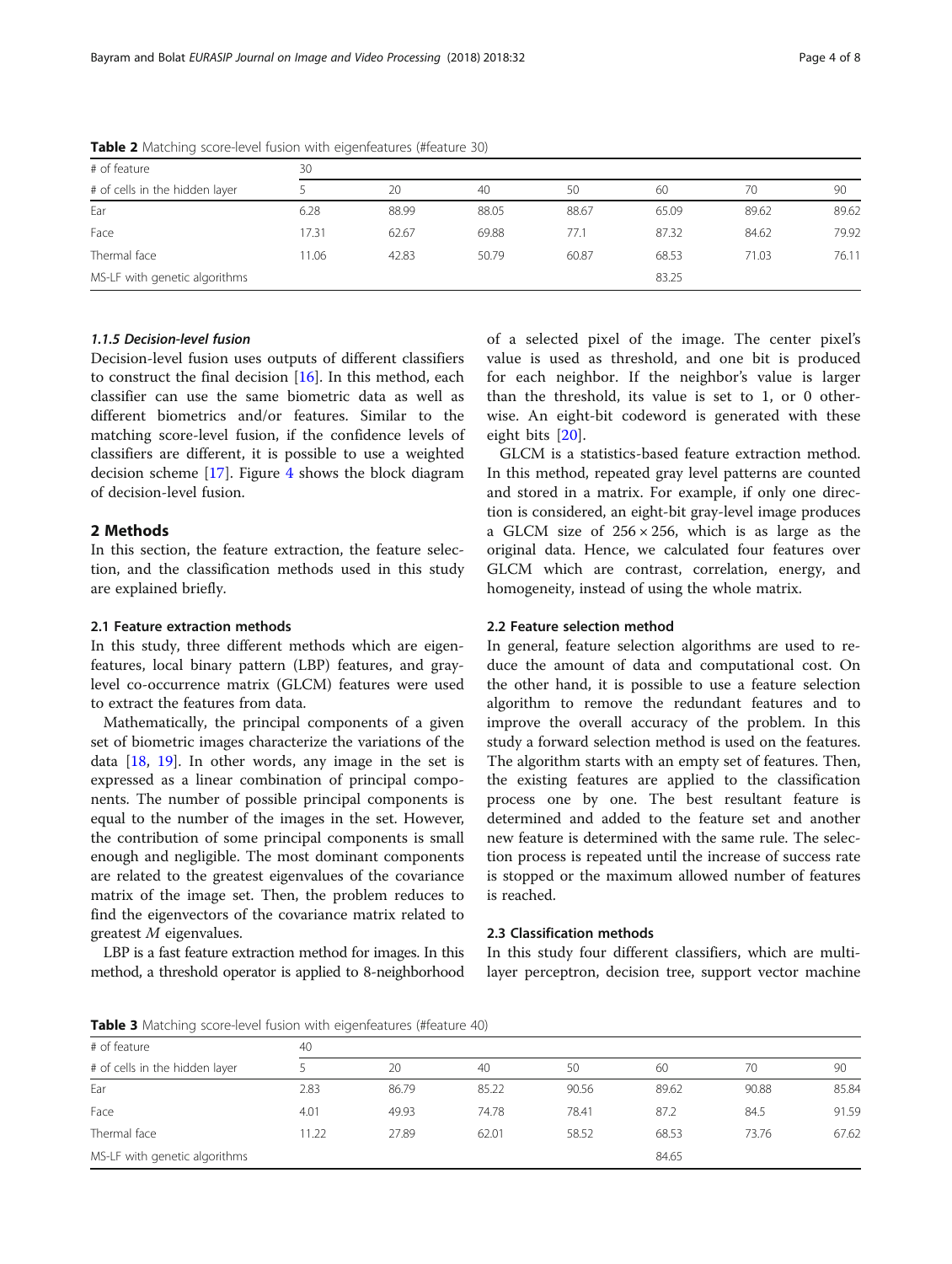| # of feature                   | 50    |       |       |       |       |       |       |  |  |
|--------------------------------|-------|-------|-------|-------|-------|-------|-------|--|--|
| # of cells in the hidden layer |       | 20    | 40    | 50    | 60    | 70    | 90    |  |  |
| Ear                            | 33.96 | 81.44 | 89.3  | 90.25 | 89.62 | 90.56 | 88.05 |  |  |
| Face                           | 19    | 67.5  | 80.42 | 81.55 | 89.83 | 86.63 | 90.52 |  |  |
| Thermal face                   | 9.02  | 31.76 | 66.71 | 71.79 | 76.57 | 72.47 | 69.82 |  |  |
| MS-LF with genetic algorithms  |       |       |       |       | 85.87 |       |       |  |  |

<span id="page-4-0"></span>Table 4 Matching score-level fusion with eigenfeatures (#feature 50)

Table 5 Feature-level fusion with eigenfeatures (#feature 30-40-50)

| # of feature                   |      | 30 per each biometrics |       |       |       |       |       |  |
|--------------------------------|------|------------------------|-------|-------|-------|-------|-------|--|
| # of cells in the hidden layer | 5    | 20                     | 40    | 50    | 60    | 70    | 90    |  |
| %                              | 3.78 | 64.66                  | 83.28 | 85.8  | 80.44 | 80.44 | 85.8  |  |
| # of feature                   |      | 40 per each biometrics |       |       |       |       |       |  |
| # of cells in the hidden layer | 5    | 20                     | 40    | 50    | 60    | 70    | 90    |  |
| $\%$                           | 5.04 | 81.7                   | 82.64 | 82.64 | 82.01 | 84.22 | 85.48 |  |
| # of feature                   |      | 50 per each biometrics |       |       |       |       |       |  |
| # of cells in the hidden layer | 5    | 20                     | 40    | 50    | 60    | 70    | 90    |  |
| $\%$                           | 5.04 | 79.81                  | 82.64 | 76.34 | 85.17 | 83.28 | 86.43 |  |

# Table 6 Matching score-level fusion with DT

|                            |       | Matching score-level fusion |       |       |       |       |       |              |       |  |  |
|----------------------------|-------|-----------------------------|-------|-------|-------|-------|-------|--------------|-------|--|--|
| Biometrics<br># of feature | Ear   |                             |       |       | Face  |       |       | Thermal face |       |  |  |
|                            | 14    | 10                          |       | 14    | 10    |       | 14    | 10           |       |  |  |
| $\%$                       | 78.96 | 80.37                       | 78.49 | 75.18 | 77.48 | 75.97 | 76.98 | 78.70        | 77.31 |  |  |
| MS-LF with GA              |       |                             |       | 78.25 |       |       |       |              |       |  |  |

# Table 7 Matching score-level fusion with SVM

| Biometrics<br># of feature |       | Matching score-level fusion |       |       |       |       |       |              |       |  |  |
|----------------------------|-------|-----------------------------|-------|-------|-------|-------|-------|--------------|-------|--|--|
|                            | Ear   |                             |       | Face  |       |       |       | Thermal face |       |  |  |
|                            | 14    | 10                          |       | 14    | 10    |       | 14    |              |       |  |  |
| %                          | 96.70 | 100                         | 94.20 | 93.10 | 94.67 | 92.39 | 84.78 | 85.48        | 83.94 |  |  |
| MS-LF with GA              |       |                             |       | 98.65 |       |       |       |              |       |  |  |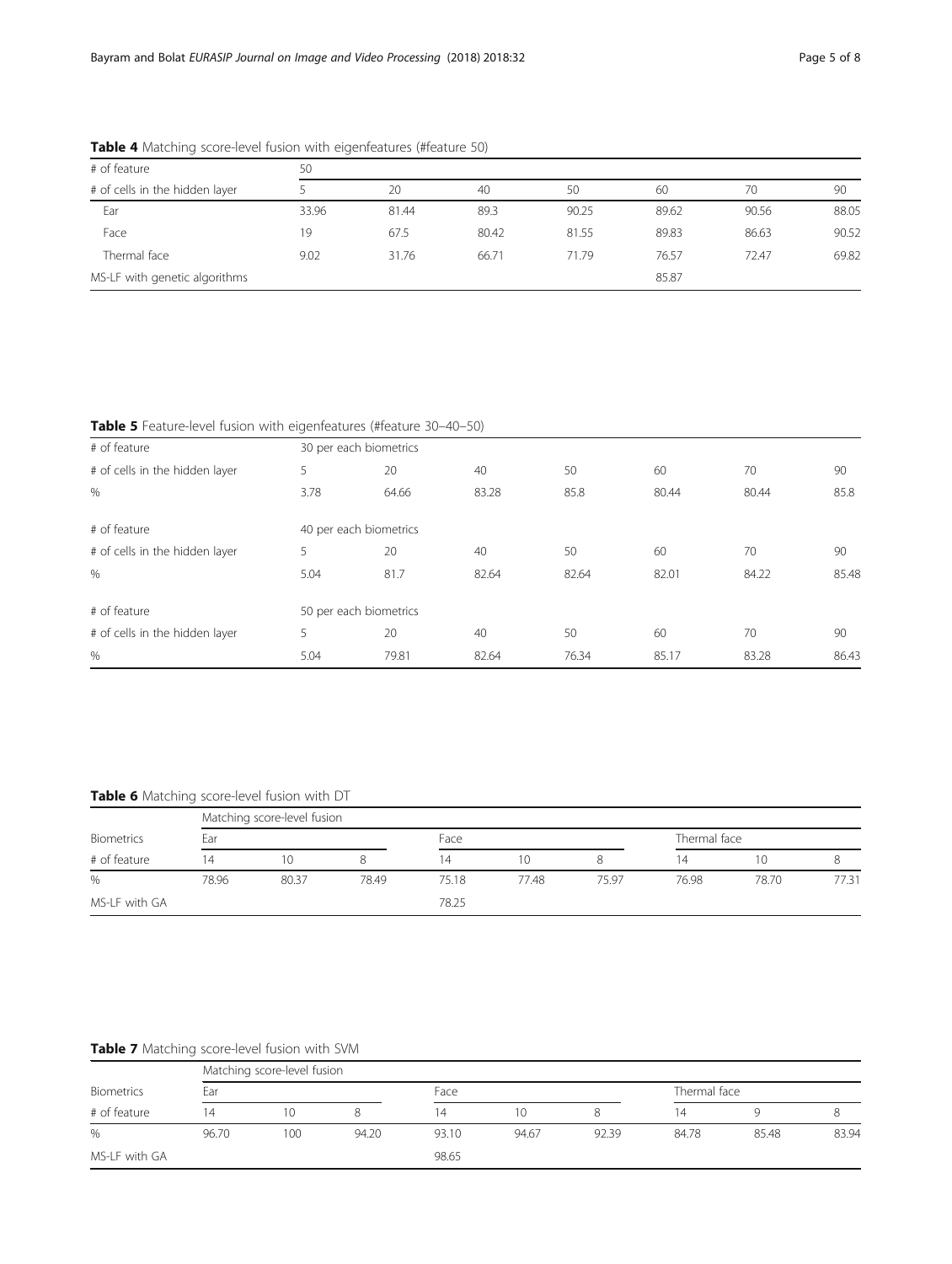|               |       | Matching score-level fusion |       |       |       |       |       |              |       |  |  |
|---------------|-------|-----------------------------|-------|-------|-------|-------|-------|--------------|-------|--|--|
| Biometrics    | Ear   |                             |       | Face  |       |       |       | Thermal face |       |  |  |
| # of feature  | 14    |                             |       | 14    | 10    |       | 14    |              | 8     |  |  |
| $\frac{0}{0}$ | 96.60 | 97.44                       | 96.46 | 93.25 | 94.88 | 91.20 | 76.12 | 79.42        | 77.30 |  |  |
| MS-LF with GA |       |                             |       | 94.22 |       |       |       |              |       |  |  |

<span id="page-5-0"></span>Table 8 Matching score-level fusion with PNN

and probabilistic neural network [[19,](#page-7-0) [21](#page-7-0)–[23\]](#page-7-0), are used for classification. Those methods are used on different levels of fusion process. The success rates as a result of classification operations are given in the experimental results section.

## 3 Experimental results and discussion

In this study, three different biometric measurements which face, ear and thermal face, are considered to design a secure biometric system. For each modality, three different feature sets were calculated and four different classifiers were utilized. Thus, we tried matching score-level and feature-level fusion to obtain the best configuration.

The face and thermal face data were taken from USTC NVIE Spontaneous Database [[24](#page-7-0)–[26](#page-7-0)], whereas the ear data were collected from IIT Delhi Ear Image Database [[27,](#page-7-0) [28](#page-7-0)]. The dataset was created artificially by combining these two datasets because it is not possible to find a proper dataset for our work. In our dataset, there are 120 individuals. Each person was represented by ten face and ten thermal face images with spatial resolutions of  $640 \times 480$  and  $304 \times 230$  respectively. We added three ear images to each person artificially. Hence, our dataset consists of 2760 biometric measurements assigned to 120 individuals.

Since the eigenfeatures come from principal component analysis and selecting lesser eigenvectors reduces the size of data, there is no need to use any feature selection process on this part of the data. In the first stage of the experiments, only the eigenfeatures were considered. To find better accuracy, different sizes of eigenfeatures were calculated and processed by classifiers. Then, the experiments were repeated by using LBP and GLCM. For these two feature sets, the most distinctive features were determined by using forward selection. All experiments were repeated ten times by using randomly selected training and test sets, and the results were averaged.

In the first step, data were divided into training (70%) and testing (30%) sets randomly for different numbers of eigenfeatures. Then, one multilayer perceptron (MLP) was trained for each biometric to obtain a matching score. In the matching score-level fusion, output scores of the classifiers were combined by using a genetic algorithm (GA). Tables  $2, 3$  $2, 3$  $2, 3$ , and  $4$  summarize the results for this step. In this step, the optimum hidden layer size of MLP was found by a trial by error scheme (Tables [2,](#page-3-0) [3](#page-3-0), and [4](#page-4-0)). Table [5](#page-4-0) shows the feature-level fusion scores by using eigenfeatures and MLP. In this step, equal numbers of eigenfeatures were calculated for each biometric and then merged to construct the dataset. A single MLP fed by these data for training and testing.

Secondly, LBP and gray level co-occurrence matrix features were combined. Decision tree (DT) and linear support vector machines (SVM) and probabilistic neural network (PNN) algorithms were used as classifiers. Similar to the first step of the experiments, both matching level and feature-level fusions operated on the data. To increase the accuracy of the system, a forward selection process was applied for each classification.

Tables [6,](#page-4-0) [7](#page-4-0), and 8 show the matching score-level fusion results for three classifiers.

In the last part of the study, we evaluated feature-level fusion by using three classifiers. Tables 9 and 10 summarize the result of feature-level fusion experiments.

Finally, we evaluated the whole problem as an identification task. In this last step, the classifiers were trained for every individual separately to obtain the false acceptance rate (FAR) and false rejection rate (FRR). FAR, FRR, and testing times of each biometry and fusion types are given in Table  $11 \, [8]$  $11 \, [8]$  $11 \, [8]$  $11 \, [8]$ . All the experiments were realized, and a personnel computer has a processor of Intel Core i5-5200U 2.20 Ghz and 8Gb of RAM.

According to the results given above, ear is the most decisive biometric among the others. By using LCM + GLCM, SVM classified the entire data perfectly. By comparing

Table 9 Feature-level fusion with DT

| <b>Table 10</b> Feature-level fusion with PNN |  |  |  |
|-----------------------------------------------|--|--|--|
|-----------------------------------------------|--|--|--|

| # of feature per each biometrics | 14 |                         |  |
|----------------------------------|----|-------------------------|--|
| $\frac{0}{0}$                    |    | 79.33 83.45 77.40 69.86 |  |

| # of feature per each biometrics 14 |      | - 12 |             |       |
|-------------------------------------|------|------|-------------|-------|
|                                     | 9435 |      | 94.46 96.34 | 91.80 |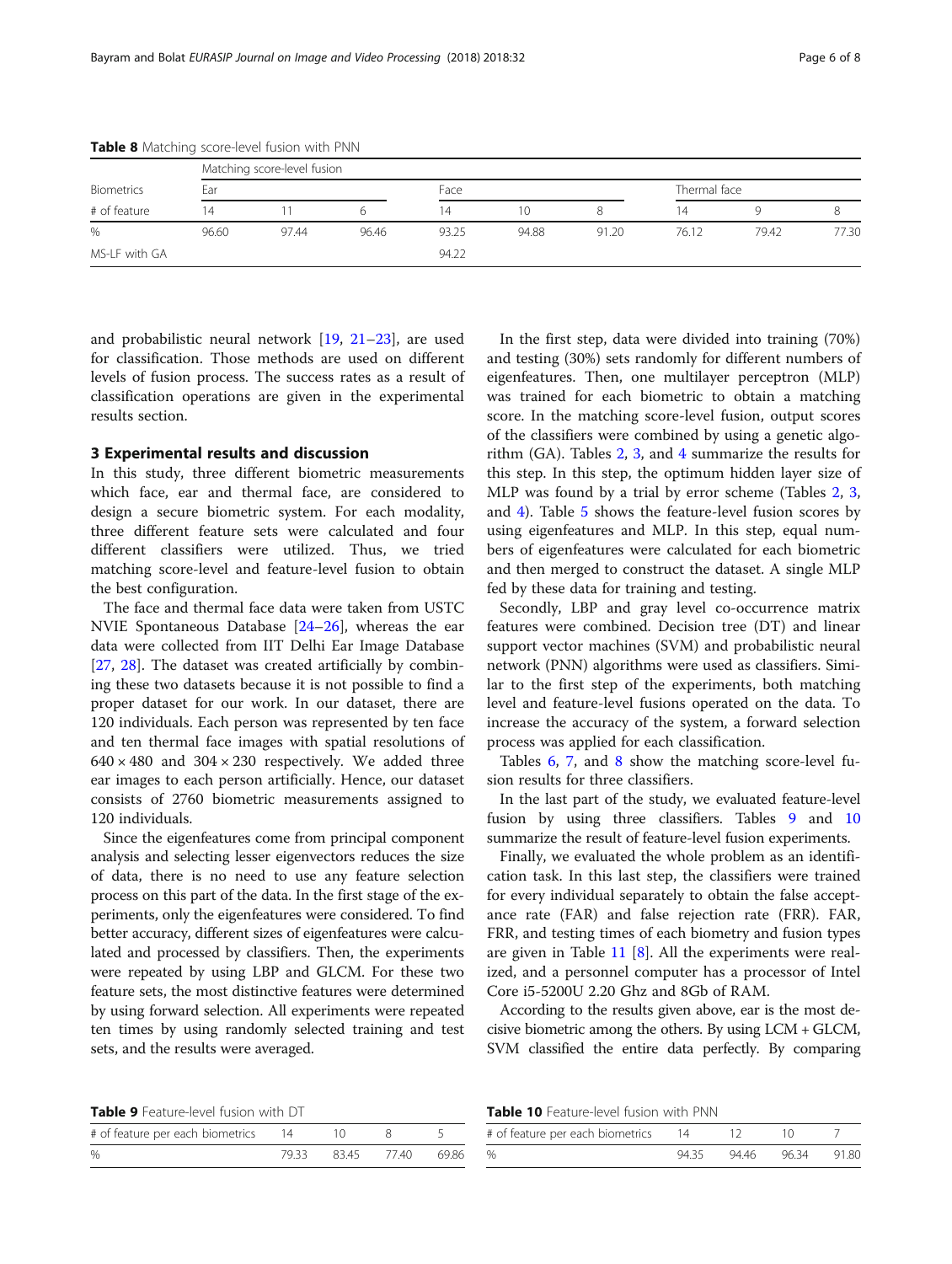| Method     | Type           | FAR (%) | FRR (%) | Testing time (s) |
|------------|----------------|---------|---------|------------------|
| <b>MLP</b> | Ear            | 0.0018  | 0.046   | 1.70             |
|            | Face           | 0.002   | 0.051   | 2.68             |
|            | Thermal face   | 0.0024  | 0.052   | 2.75             |
|            | MS-I F with GA | 0.00085 | 0.011   | 3.27             |
|            | F-LF           | 0.00076 | 0.011   | 1.12             |
| DT         | Ear            | 0.00022 | 0.022   | 1.82             |
|            | Face           | 0.00026 | 0.028   | 2.74             |
|            | Thermal face   | 0.00032 | 0.036   | 2.84             |
|            | MS-LF with GA  | 0.00008 | 0.01    | 3.10             |
|            | F-LF           | 0.00007 | 0.01    | 0.83             |
| <b>SVM</b> | Ear            | 0.00012 | 0.014   | 2.65             |
|            | Face           | 0.00018 | 0.019   | 2.96             |
|            | Thermal face   | 0.00021 | 0.016   | 2.81             |
|            | MS-I F with GA | 0.00004 | 0.009   | 3.47             |
|            | F-LF           | 0.00005 | 0.0096  | 0.70             |
| <b>PNN</b> | Ear            | 0.0002  | 0.018   | 1.20             |
|            | Face           | 0.00022 | 0.021   | 2.41             |
|            | Thermal face   | 0.00024 | 0.024   | 2.60             |
|            | MS-LF with GA  | 0.00006 | 0.0086  | 2.85             |
|            | F-I F          | 0.00004 | 0.008   | 0.66             |

<span id="page-6-0"></span>Table 11 FAR, FRR, and testing time results for each method used in the experiments

Tables [2,](#page-3-0) [3](#page-3-0), [4](#page-4-0), and [5](#page-4-0), one should claim that featurelevel fusing gives slightly better results than matching score-level fusion for eigenfeatures and MLP. When LBP and GLCM are used as features, DT and PNN produces similar results. However, when SVM is considered, matching score fusion produced a better result than feature-level fusion.

When Table 11 is interpreted, FAR and FRR rates of both fusion methods are better than simple biometrics. MLP, DT, and PNN produced slightly better FAR/FRR values with feature-level fusion, whereas SVM gave better results with matching score level. However, the differences between the fusion methods are very small; hence, it is not easy to prefer one to other.

## 4 Conclusions

In this work, a multibiometric system is proposed. Three different biometric modalities were considered. For each modality, three feature extraction methods were used and four different classifiers were trained. Two fusion methods were utilized, and the results were discussed. According to our results, if the problem is considered as an identification problem, using the ear only gives the best result. For the identification problem, none of the

considered fusion methods improved the results. However, when it is interpreted as a validation problem, both fusion methods gave better FAR/FRR values regarding to individual biometrics. SVM with matching level fusion also gave the best classification performance as 98.65%.

### Abbreviations

DT: Decision tree; FAR: False acceptance rate; F-LF: Feature-level fusion; FRR: False rejection rate; GA: Genetic algorithms; LBP: Local binary pattern; MLP: Multilayer perceptron; MS-LF: Matching score-level fusion; PCA: Principal component analysis; PNN: Probabilistic neural network; SVM: Support vector machines

#### Availability of data and materials

All data are fully available without restriction.

#### Authors' contributions

KSB implemented the algorithm and drafted the manuscript. BB reviewed and edited the manuscript. Both authors discussed the results and implications, commented on the manuscript at all stages, and approved the final version.

## Authors' information

Author 1

Kadir Sercan Bayram received his BS degree in Electronics and Communication Engineering from Halic University, Istanbul, Turkey, in 2009, and the MS degree in Electronics and Communication Engineering from Halic University, Istanbul, Turkey, in 2011. He is on thesis phase (Electronics and Communication Engineering) in PhD degree from Yildiz Technical University, Istanbul, Turkey. He is a lecturer at Hasan Kalyoncu University, Gaziantep, Turkey.

Contact: sercanbayram@hku.edu.tr

Author 2

Bülent Bolat received his BS degree in Electronics and Communication Engineering from Yildiz Technical University, Istanbul, Turkey, in 1996, the MS degree in Electronics and Communication Engineering from Yildiz Technical University, Istanbul, Turkey, in 1998, and the PhD degree in Electronics and Communication Engineering from Yildiz Technical University, Istanbul, Turkey, in 2006. He is an Assist. Prof. Dr. at Yildiz Technical University. Contact: bbolat@yildiz.edu.tr

#### Competing interests

The authors declare that they have no competing interests.

## Publisher's Note

Springer Nature remains neutral with regard to jurisdictional claims in published maps and institutional affiliations.

#### Author details

<sup>1</sup> Electrical and Electronics Engineering, Engineering Faculty, Hasan Kalyoncu University, 27410 Gaziantep, Turkey. <sup>2</sup> Electronics and Communications Engineering, Faculty of Electrical and Electronics Engineering, Yildiz Technical University, 34220 Istanbul, Turkey.

## Received: 5 March 2018 Accepted: 27 April 2018 Published online: 14 May 2018

## References

- 1. E Çelik, Recognition of palmprint based on image processing with artificial neural network reliable, Marmara University, 2011.
- 2. P Moutafis, IA Kakadiaris, IEEE Int. Symp. Technol. Homel. Secur. HST 2015, 2015 (2015)
- 3. S Filiz, Biometric Systems in Cyber Security and Face Recognition, Gazi University, 2013.
- 4. B Kashyap, KJ Satao, Int. J. Adv. Res. Comput. Commun. Eng. 4, 376 (2015)
- 5. A Vora, C Paunwala, M Paunwala, 3, 911 (2015).
- 6. K Delac, M Grgic, 46th Int. SyrnPoSium Electron. Mar. ELMAR-2004 46, 184 (2004)